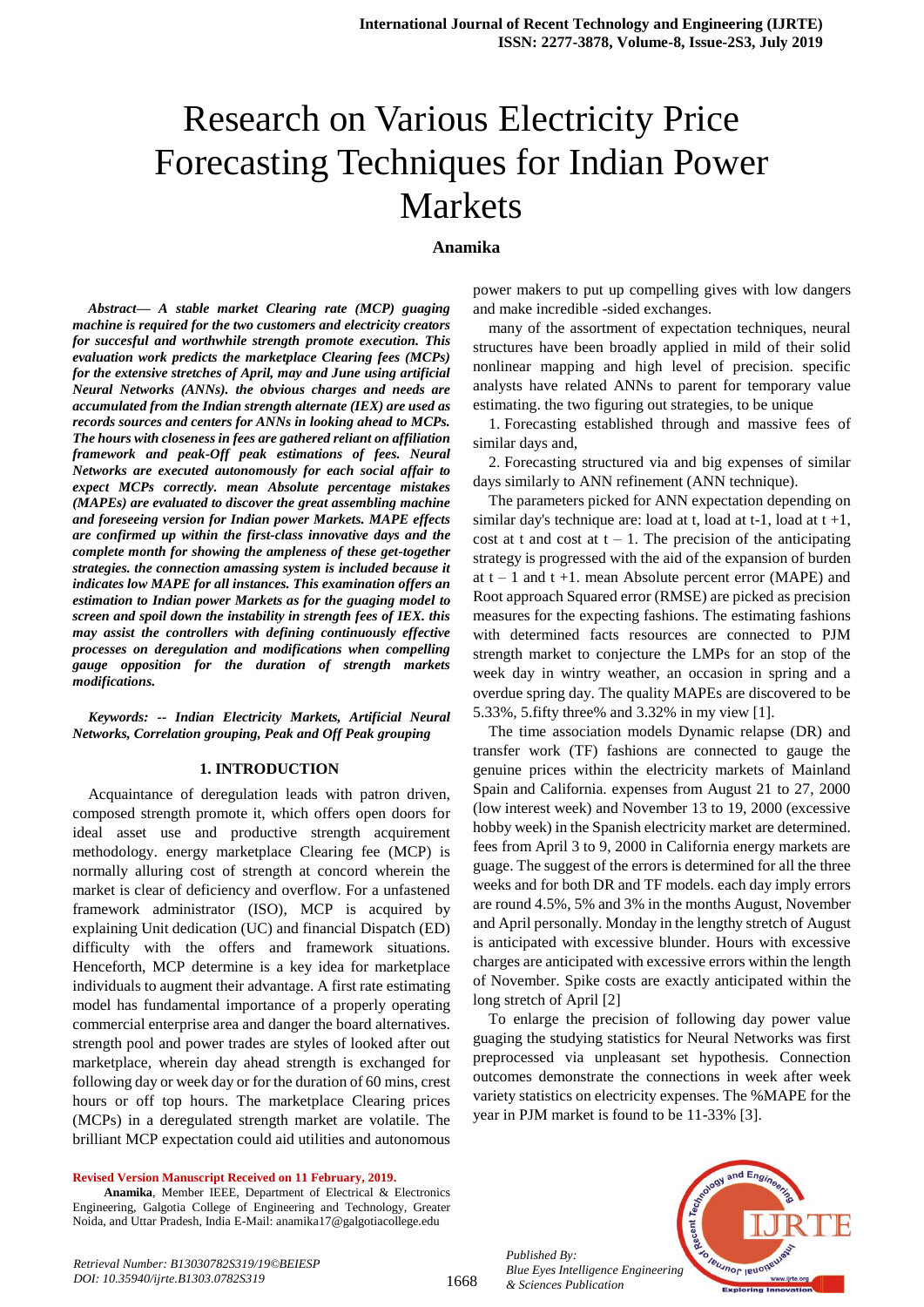Relative Volatility lists investigation is directed because of Ontario marketplace, where Volatility documents are created dependent on fee velocity ideas and verifiable unpredictability. The investigation is done in conditions.

1. Volatility statistics are resolved at the entire value time arrangement.

2. The price time arrangement of the day are separated into 24 squares and unpredictability information are determined for each unique square independently [4].

investigation of outcomes of presented institutional adjustments and administrative adjustments to the factors of strength costs in England and Whales cut price power exhibit at some stage in 1990 – 2001 are illustrated. value pinnacle guiding principle and Divestment arrangement are supplied by using administrative expert of notable of britain because of the improvement of value vacillation along interest. price top tenet done the goal of bringing down the cost degree at the fee of more costly charge instability [5].

Counterfeit Neural Networks are joined with portraits Processing units (GPUs) for expecting of intensity framework request in Korean energy Markets. As GPU is consolidated with ANN, MAPE of guaging end result is round 1% and figuring out end result is created short [6]. Non parametric relapse techniques are utilized for estimating the electricity value and request within the marketplace of terrain Spain [7].

Least square help Vector machine (LSSVM) is joined with car-Regressive transferring common with outer data (ARMAX) module to foresee hourly electricity MCP for an entire month. The LSSVM method is utilized as an essential approach to gauge the MCPs and ARMAX module is applied as a helper supporter to improve the watching for effects received from the preceding approach. The usage of 1/2 breed procedure on PJM energy markets creates a MAE and MSRE of 2.7360% and zero.1495% for my part. at the point whilst contrasted and the single LSSVM process, it's miles an improvement of one.eighty five% and 1.19% in MAE and RMSE for my part [8].

The LSSVM is being a solid relapse instrument to discern power cost in California's electricity markets. The information exams are collected, grouped and went thru LSSVM to expect value [9].

A Neural community based totally power MCP figuring out model is displayed on this paper to determine, hourly MCPs for an entire three months in advance. The 24 hours of multi day are assembled distinctively to acquire determining consequences close to the genuine estimations of MCP. accumulating of hours is accomplished dependent on techniques, especially: amassing depending on connection network and gathering dependent on top off top estimations of MCPs. MCPs of every amassing of hours are expected independently. The exhibition of the proposed estimating model is classified with the aid of verifiable data from Indian strength Markets [10].

Computational consequences affirmed that the proposed estimating model and amassing systems can enhance expectation exactness of MCPs contrasted with direct guaging of MCPs. The fundamental commitment of this paper incorporates

1. Modeling for reasonable watching for version for Indian energy Markets

2. Grouping of 24 hours of multi day dependent on courting framework

three. Grouping of 24 hours of multi day depending on top, off top estimations of MCPs.

The the rest of the paper is as consistent with the subsequent: section 2 outlines approachs utilized for estimating the MCPs. the gathering of hours depending on courting grid and crest, off pinnacle estimations of MCPs are depicted in segment 3. records resources and yields applied for anticipating the MCPs in Indian power Markets are talked about in area four. The discoveries of the exploration are introduced in phase 4 and ends are integrated into the area 5.

## **2. APPROACHES**

## *2.1 Artificial Neural Networks*

The interest in ANNs is essentially due to their skill to imitate herbal intelligence in its learning from experience. The architecture of ANN consists of many interconnected neurons with familiar traits consisting of enter, synaptic strengths, activation, output and bias. A Multi Layered Perceptron (MLP) Neural community (NN) using three hidden layers is applied on this studies for accurate fee forecasting. An MLP neural community may be regarded as three layered feed ahead neural community with a linear output mapping and with out comments. MLP-NN generally uses a linear transfer feature at output layer and nonlinear switch feature at hidden layers. The input layer absolutely consists of supply nodes connected by way of weighted connection to the hidden layer. allow's don't forget an synthetic neuron has n inputs as from the environment or adjacent neuron. Each input is weighted with before reaching the processing body of the neuron. The total signal net inside the neuron could be calculated by

$$
net = \sum_{i=1}^{n} x_i w_i = W^T X
$$
 (1)

The weighted signal will be mapped by the activation function Hence the output can be calculated by

$$
y = f(\text{net})\tag{2}
$$

This yield may either contribution to the next neuron in nearby layer or last yield at the yield layer. The back proliferation calculation proposed by Paras Mandal et al [1] is utilized as a directed iterative preparing technique for discovering loads that can accomplish best mapping among info and yield. The loads update was done dependent on guideline expressed in (3). The iterative procedure of exhibiting an information yield pair and refreshing loads proceeds till the mistake capacity comes to a pre-indicated worth or loads never again change. All things considered the preparation stage is done and system is prepared for testing and activity.



*Published By: Blue Eyes Intelligence Engineering & Sciences Publication* 

1669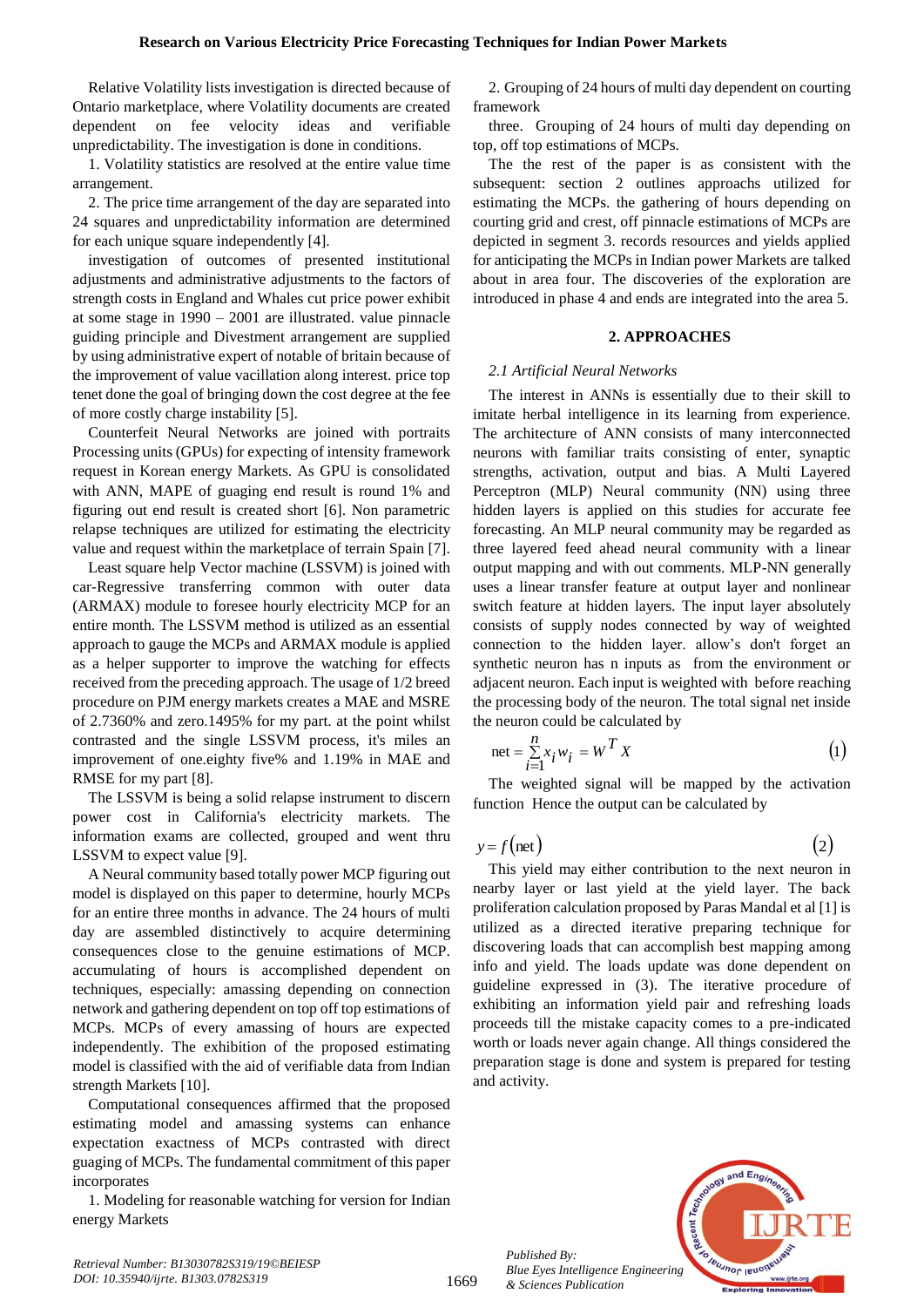$$
w_{ji}^{new} = w_{ji}^{old} - \eta \frac{\partial E}{w_{ji}} \tag{3}
$$

where

weight between  $=$  $w$ <sub>ii</sub>

 $=$ 

the *ith* neuron and *jth* neuron

learning rate valued between 0 and 1

And E is the amount of error and it can be calculated as

$$
E = \sum_{k=1}^{L} \sum_{j=1}^{q} \left( b_{jk} - z_{kj} \right)^2
$$
 (4)

where

 $\eta$ 

estimated value actual target value  $=$  $=$  $z$ <sub>*jk*</sub>  $\boldsymbol{b}$ <sub>*ik*</sub>

## *2.2 Correlation Analysis*

The relationship offers the level of direct relationship among two factors, which entails how firmly the two factors are diagnosed with one another. it's miles finished by deciding the relationship coefficient, whose worth is limited between - 1 and 1. There are 3 capacity outcomes of being decidedly associated, contrarily linked and not corresponded for the relationship coefficients with features close to 1, - 1 and zero one at a time. The machine to sign up the relationship coefficients is the accompanying:

1. recall informational collections X and Y and convert them to conventional gadgets and determine imply and popular deviation of every datum set.

2. Compute the outcomes of the same old units of the x-values and the y-values.

three. Take the regular of the gadgets.

Connection is one of the most widely diagnosed and useful authentic exam instruments that can be applied in information displaying and research to evaluate degree of connection between factors. The point of this take a look at is to check which set of natural parameter may be very related to global sun Radiation. in this examination paintings, courting among's GSR and distinct different herbal variables are investigated and the parameters evaluating to better connection coefficient are applied to the faux neural gadget. the connection coefficient is gotten by means of using a nonparametric percentage of measurable reliance among two elements called Spearman rank-connection coefficient, whose one vast trademark is that it makes use of rank-request of the statistics paying little recognize to dispersion between informational collections. It depicts the diploma of courting between's two factors utilizing a monotonic capacity. it is affordable for discrete and consistent factors as well as ordinal factors. This makes it right for the informational indexes along with unordinary values as well, because the conflicting qualities have no mind-blowing effect on the assessed outcomes. The statement of Spearman rank-connection coefficient for its be counted is given as

Where,  

$$
D_i = x_i - y_i
$$
 (2)

#### *2.3 Performance Evaluation*

Mean absolute error (MAE), mean absolute percentage error (MAPE) and mean square root error (MSRE) are the three most widely used measurements for performance evaluation of forecasting MCPs. In this paper only MAPE is selected for regression computation performance evaluation. The expression to evaluate the MAPE is as follows.

$$
MAPE = \frac{1}{N} \sum_{t=1}^{N} \frac{|t_k - O_k|}{t_k} \times 100
$$
 (5)

#### **3. GROUPING OF HOURS OF THE DAY**

This area offers the extraordinary gathering of hours for execution of estimating marketplace Clearing expenses (MCPs) for Indian power Markets. The 24 hours of the day may be partitioned into one-of-a-kind gatherings which make guaging mistake least. finally new methodologies are proposed which amassing the 24 hours of multi day based totally on similitude in fees. Out of the two methodologies the previous being the gathering dependent on courting community and later being the collection dependent on height and off height. the two strategies are as per the subsequent.

three.1.Grouping dependent on Correlation framework

relationship device is the most sizeable logical technique for selecting the quantity of gatherings of similar fee in multi day of 24 hours. extraordinary specialists applied courting investigation for dedication of contributions to an estimating version. in this exploration relationship examination is utilized to accumulate comparative hours dependent on MCPs. A connection grid has been assessed to find out the hours which can be almost corresponded. The lattice has been assessed depending on the records from first January, 2014 to 30th June, 2014 of Indian energy Markets. The grid became displayed within the desk 1 and uncovers that the 24 hours in multi day can be remoted into 5 gatherings and they are added as pursues.

gathering 1 carries the hours from 1 to five contingent on the relationship issue zero.77. table 1 uncovers that the hours 1, 2, 3, 4 are linked as zero.seventy nine, 0.88, zero.ninety one and zero.ninety five personally, as for hour 5 which is extra than 0.seventy seven.

accumulating 2 accommodates of hours 6, 7, eight and 9 that have the connection factors as zero.seventy eight, zero.79, zero.938 and 1 one after the other as for hour 9.

collecting 3 incorporates of hours 10 to 17 that have the connection thing as 0.87, zero.87, zero.nine, 0.nine, 0.85, 0.88, 0.87 and 1 individually regarding hour 17. the connection aspect of hour 18 with 19 is zero.68 and 17 is zero.eighty three. This expects to embed the hour 18 with the gathering that incorporates hour 17.

collecting 4 besides the hour 19 isn't always related highly with any of the relaxation of the hours, alongside those lines,



$$
\rho = 1 - 6 \sum_{i=1}^{n} \frac{D_i^2}{n(n^2 - 1)} \tag{1}
$$

*Retrieval Number: B13030782S319/19©BEIESP DOI: 10.35940/ijrte.B1303.0782S319*

1670

*Published By: Blue Eyes Intelligence Engineering & Sciences Publication*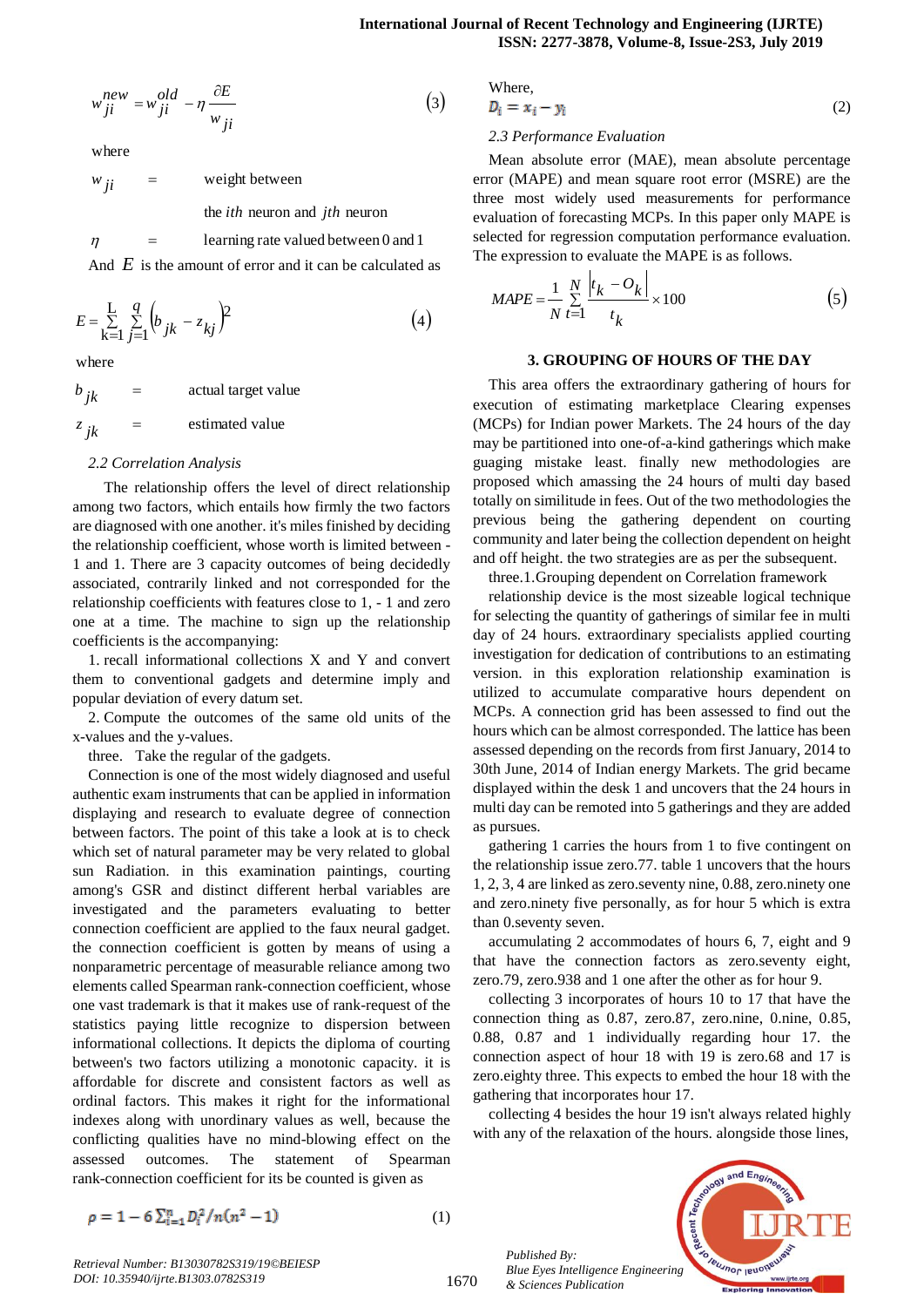this hour is taken into consideration independently as a gathering.

gathering 5 establishes of hours 20, 21 and 22 that have the relationship component of 0.86, 0.ninety three and 1 one at a time. the connection elements of hour 23 with 22 and 24 are 0.nine and 0.eighty four individually. This prompts inclusion of super importance 23 into the gathering that carries hour 22.

# *3.1 Grouping based on Peak and Off Peak values of MCP*

A normal subdivision in just double cross squares is proposed to figure the MCPs in the Indian Electricity Market. Table 2 speaks to the real dissemination of Peak and off Peak hours of consistently for thinking about the timeframe. Different blends of hours are discovered to find Peak and Off Peak hours dependent on the similitude on cost. Because of

the restriction in ANNs (as preparing information ought to be like trying information), among the numerous blends of Peak and off Peak hours the most proper mix has been chosen. The accompanying figures speak to Peak and Off Peak esteemed hours uncovered in the wake of dealing with from different blends. The figures 1-6 speak to Peak and Off Peak hours of the months January, February, March, April, May and June. Every single month is watched distinctly and Peak and Off Peak hours are chosen. These figures uncover that the pinnacle hours are 10, 11, 12, 13, 14, 15, 16, 20, 21, 22, 23 and 24 respectively. The remaining hours 1, 2, 3, 4, 5, 6, 7, 8, 9, 17, 18 and 19 are considered as Off Peak hours.

|  |  |  |  | Table 1 Correlation Matrix of MCPs for the considered period. |  |
|--|--|--|--|---------------------------------------------------------------|--|
|--|--|--|--|---------------------------------------------------------------|--|





**January**



**Fig. 2 Peak and Off Peak hours for the month of February**



*Published By:*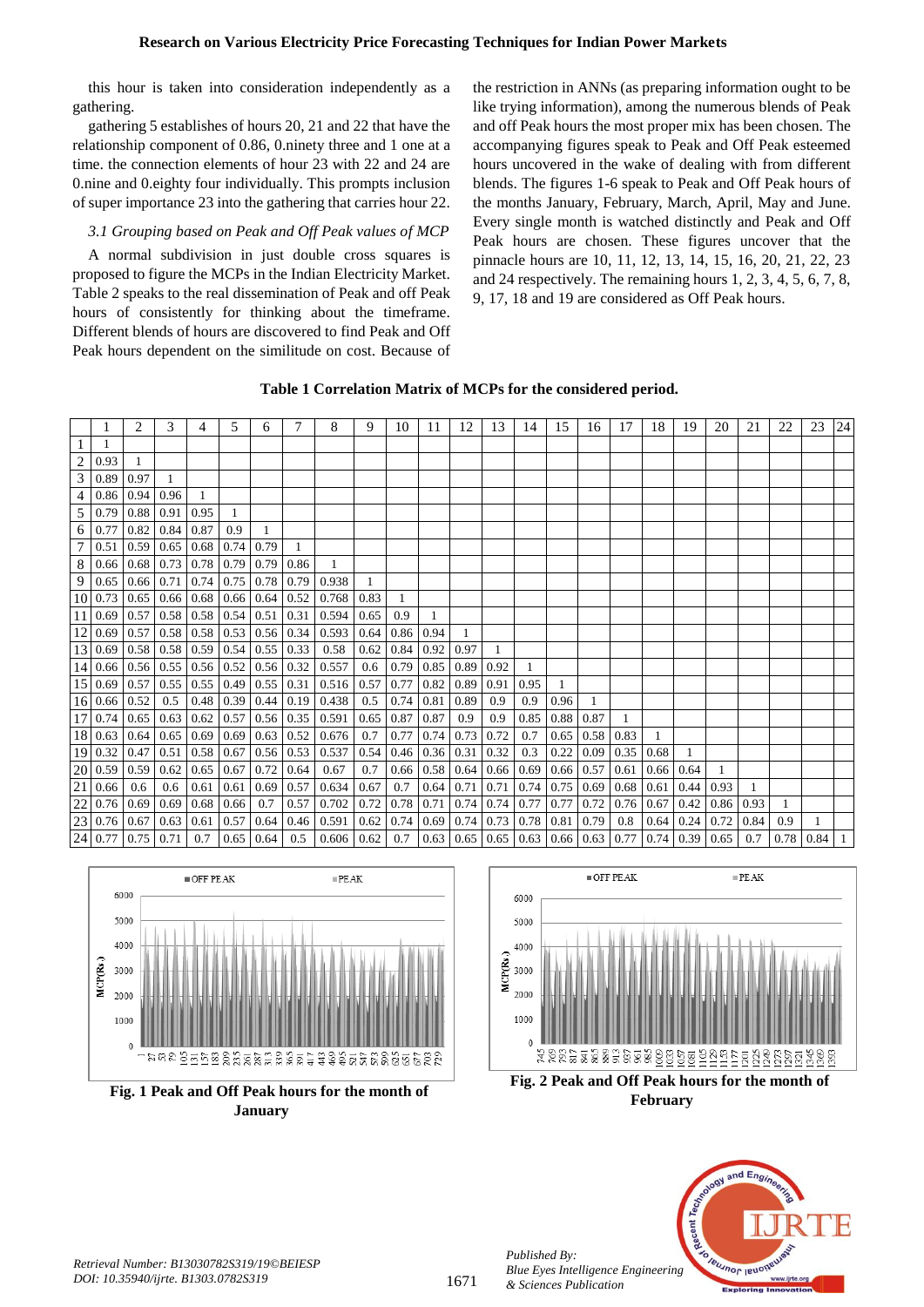

**Fig. 3 Peak and Off Peak hours for the month of March**



**Fig. 4 Peak and Off Peak hours for the month of April**



**Fig. 5 Peak and Off Peak hours for the month of May**



**Fig. 6 Peak and Off Peak hours for the month of June**

| Table 2 Classification of hours for the Peak, Off Peak |  |  |  |
|--------------------------------------------------------|--|--|--|
| hours grouping technique                               |  |  |  |

| Data set | Month    | Peak Hours        | <b>Off Peak Hours</b>                                                       |
|----------|----------|-------------------|-----------------------------------------------------------------------------|
| Training | January  | 9, 10, 11, 12, 13 | 1, 2, 3, 4, 5, 6, 7,<br>8, 14, 15, 16, 17,<br>18, 19, 20, 21,<br>22, 23, 24 |
|          | February | 9, 10, 11, 12, 13 | 1, 2, 3, 4, 5, 6, 7,<br>8, 14, 15, 16, 17,                                  |

|         |       |                                                                          | 18, 19, 20, 21,<br>22, 23, 24                                                                                    |
|---------|-------|--------------------------------------------------------------------------|------------------------------------------------------------------------------------------------------------------|
|         | March | 14, 19, 20, 21, 22 $\begin{bmatrix} 5 & 7 \\ 18 & 23 & 24 \end{bmatrix}$ | 10, 11, 12, 13, $\begin{bmatrix} 1 & 2 & 3 \\ 0 & 0 & 1 \end{bmatrix}$<br>8, 9, 15, 16, 17,                      |
|         | April | 14, 19, 20, 21, 22                                                       | 10, 11, 12, 13, $\begin{vmatrix} 1 & 2 & 3 & 4 & 5 & 6 & 7 \\ 0 & 0 & 1 & 5 & 6 & 7 \end{vmatrix}$<br>18, 23, 24 |
| Testing | May   | 21, 22, 23, 24                                                           | 10, 11, 12, 13, 1, 2, 3, 4, 5, 6, 7,<br>8, 9, 17, 18, 19                                                         |
|         | June  | 22, 23, 24                                                               | 11, 12, 13, 14, 1, 2, 3, 4, 5, 6, 7,<br>15, 16, 20, 21, 8, 9, 10, 17, 18,<br>19                                  |

# **4. INPUTS AND OUTPUTS RESULTS**

The facts assets and yields are selected for figuring out MCP in Indian electricity Markets dependent on information given by using Deepak Singhal et. al. [11]. Time steps are hourly, which mean that one day includes 24 hours. The facts are accrued from the Indian electricity alternate (IEX) [10] for a half yr from January 2014 to June 2014. The neural systems are prepared with half of statistics and tried with residual 50 % information.

Verifiable records on strength prices and beyond burden request establishes widespread contributions for foreseeing MCP. The different records assets considered for looking ahead to the MCPs are tested as pursues.

- Day of the week is the parameter as it recognizes the week via week off day and week days.
- A time table emptiness of Day is a sizable parameter that is useful in distinguishing the top and rancid top hours.
- Guage call for is the parameter that characterizes the interest at every hour.
- exchange in call for is characterized because the distinction among the requests of gift and in advance hours.
- value sooner or later lower back is the value at the sooner day identical hour. 3 back to returned time ventures for cost one day previous are considered as resources of data.
- fee multi week earlier is characterised as the cost earlier than seven days of that day and equal hour. 3 successive time ventures for fee multi week again are considered as information resources.
- price two weeks previous is characterized as the cost before approximately fourteen days of that day and identical hour.
- value three weeks earlier is characterised as the price earlier than three weeks of that day and identical hour.
- Fee a month lower back is characterised as the fee earlier than approximately a month of that day and equal hour. five. outcomes
- 

*Published By:*

*& Sciences Publication* 

The electricity value and request information had been accumulated for a half 12 months from IEX [10]. 50 % information are applied for getting ready and the rest of the 50 % is applied for trying out neural systems. The time steps are hourly, which means that every day contains of 24 levels

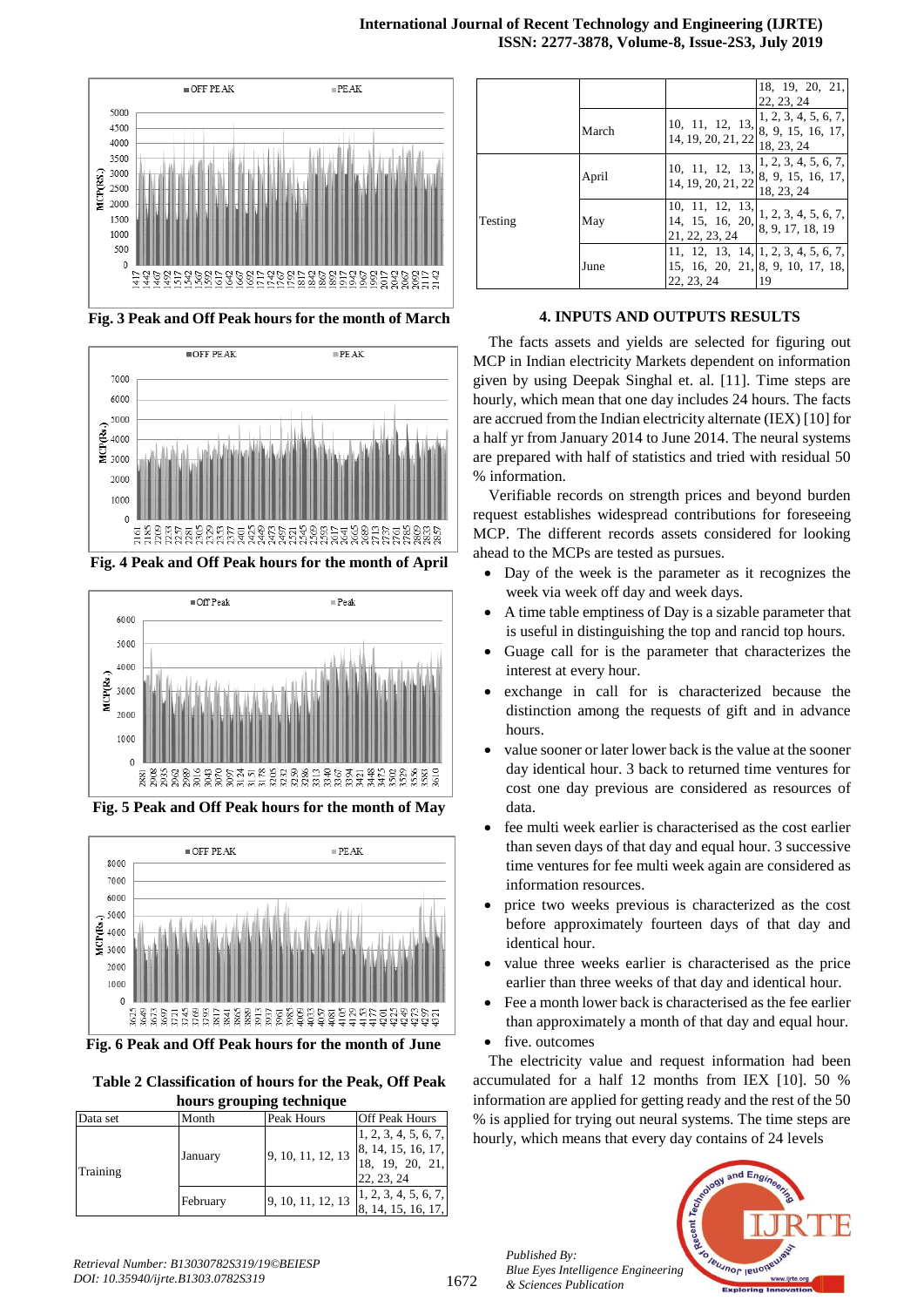(i.e., 24 hours). The proposed version would require enormous investment documents, verifiable expenses and chronicled request as records sources and foresee marketplace Clearing charge. Neural Networks are connected independently on diverse gatherings to figure hourly MCPs for the long intervals of April, may and June of the yr 2014 in the Indian energy alternate.

## *5.1. Correlation Grouping outcomes*

the connection division of gatherings is applied to figure electricity cost of similar hours in a second which grants low guaging blunder. the collection vicinity gives numerous gatherings into which 24 hours of the day are assembled. in the beginning, these are partitioned depending on relationship lattice. sooner or later five separate artificial Neural Networks are applied to figure MCPs for the lengthy stretches of April, might also and June individually. The feed ahead structures had been prepared to assess MCP depending on the training informational collection. The great version is approved via examination amongst evaluated and anticipated estimations of MCPs.

The figure 7a portrays the genuine and evaluated estimations of marketplace Clearing fee for the Indian energy trade inside the lengthy stretch of April (for just back to back days). The diagram demonstrates a nearly understanding among assessed and actual estimations of MCP. The discern likewise uncovers that maximum intense MCP is on the market at 21st hour and least is at 28th hour. The relapse plot between the assessed estimation of MCP and the real estimation of MCP for the long stretch of April is seemed in fig. 7b with the relapse coefficient (R2) of zero.9175. This ensures the closeness of the assessed an incentive with the genuine really worth. each the figures 7a and 7b discover that evaluated estimations of MCPs pursue a similar sample as the real MCPs aside from at the 39th and 45th hours.



**Fig. 7a Forecasted MCP and Actual MCP for two consecutive days in month April using correlation grouping**



**Fig. 7b Scatter plot between MCP and Actual MCP for two consecutive days in month April using correlation grouping**

The decided and actual estimations of MCPs for IEX in the long stretch of might also are added inside the determine 8a. The determine demonstrates a worth information amongst assessed and genuine estimations of MCP for all the 48 hours. The restriction of MCP is visible at twenty first hour and least is seen at 26th hour. discern 8b demonstrates a relapse plot among evaluated and authentic estimations of MCPs for the lengthy stretch of may with R2 at 0.9438. This determines a worthy information amongst expected and actual estimations of MCPs. The hours ninth and eighteenth are anticipated with less exactness within the long stretch of may additionally.

determine 9a portrays predicted and genuine estimations of MCPs for the long stretch of June. The most intense and least estimations of MCPs are visible at the forty seventh hour and the twenty ninth hour individually. dissipate plot among actual and ANN registered MCP in the lengthy stretch of June for considering two returned to again days are brought in figure 9b. severa deviations of records focuses from 1:1 line are visible in this month. The estimation of the coefficient of relapse is seen at zero.9192. the very best estimation of overall mistake within the lengthy stretch of June is visible at 31st hour.

five.1. top and stale top Grouping effects

the peak and stale top lengthy stretches of collection is attached to estimate charges of height hours and rancid top hours of multi day. This sort of collection partitions absolutely the 24 hours into double cross squares and these are predicted independently. sooner or later synthetic Neural Networks are applied to determine MCPs for the lengthy stretches of April, may additionally and June respectively.determine 10a depicts the actual and assessed estimations of market Clearing price for the IEX within the length of April (for just two lower back to returned days) utilising top, off height amassing. The Graph demonstrates an ok knowledge amongst evaluated and real estimations of MCPs. The parent likewise uncovers that most severe MCP is accessible at 46th hour and least is at twenty eighth hour. The relapse plot between the assessed and the actual estimation of MCP for the lengthy stretch of April is appeared in fig. 10b. The coefficient of relapse (R2) is visible at zero.7279. This uncovers the surmised closeness of the assessed an incentive



*Published By:*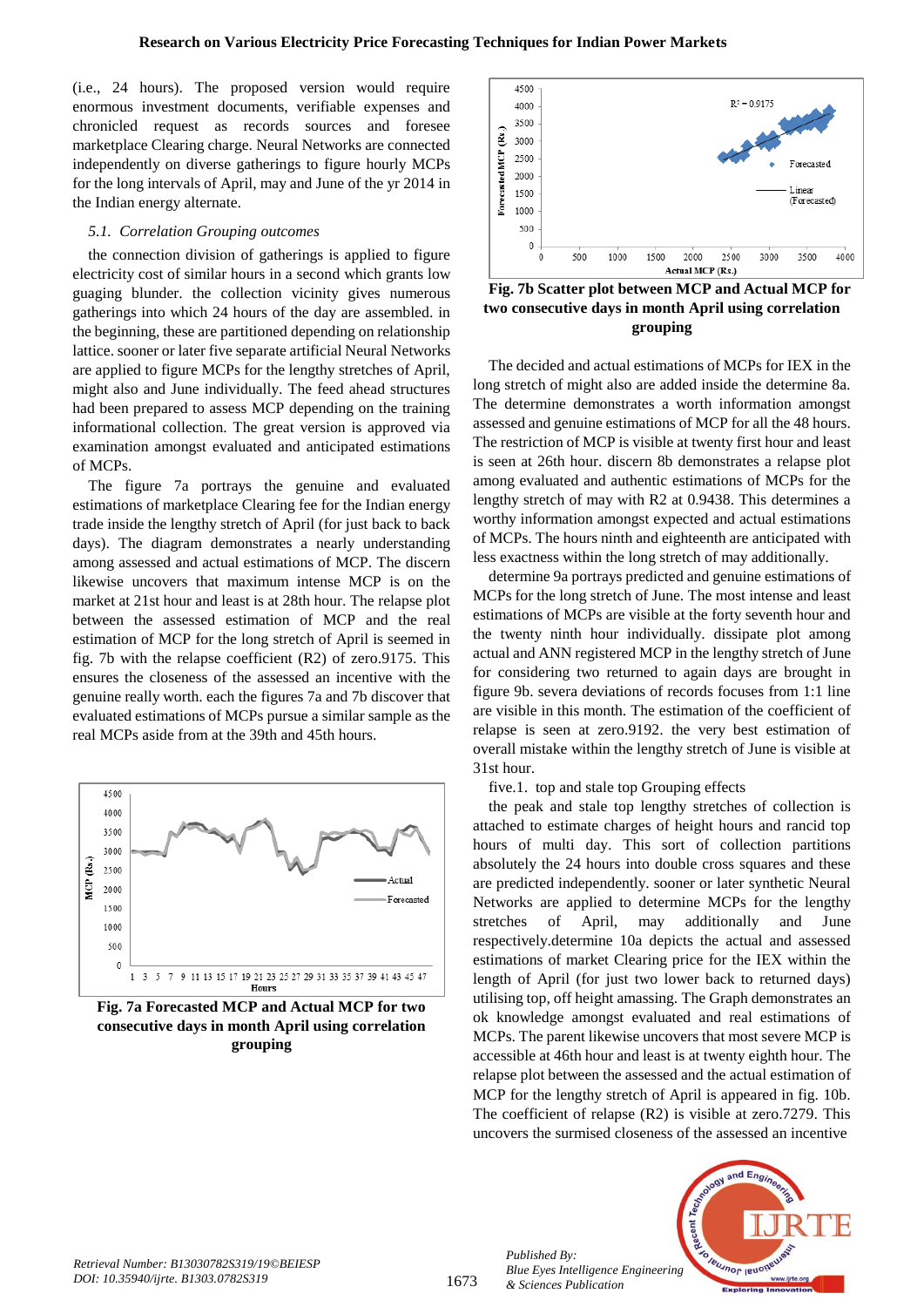with the real well worth. both the figures 10a and 10b uncover that MCPs at 29th hour and 22nd are anticipated with most elevated errors. the mistake gotten by peak, off height amassing at forty fifth hour is low while contrasted and mistake obtained by way of connection collecting.



**Fig. 8a Forecasted MCP and Actual MCP for two consecutive days in the month May using correlation grouping**



**Fig. 8b Scatter plots for the Forecasted MCP and Actual MCP for two consecutive days in the month May using correlation grouping**





The forecasted and actual values of MCPs for IEX inside the month of may additionally are presented in determine 11a. The figure shows a closest settlement among expected and real values of MCP for all the forty eight hours. The maximum of MCP is discovered at 21st hour and minimum is discovered at thirty third hour. discern 11b suggests the regression plot between the envisioned price of MCP and the real cost of MCP for the month may also. The coefficient of regression is observed at 0.9127. This illustrates an excellent agreement among forecasted and real values of MCP. The hours except 8th and 9th are forecasted with appropriate accuracy.



**Fig. 9b Scatter plot for Forecasted MCP and Actual MCP for two consecutive days in month June using correlation grouping**

The figure 12a delineates the anticipated and genuine estimations of MCP for the long stretch of June. The most extreme and least estimations of MCP are seen at sixteenth hour and the 29th hour separately. Dissipate plot among real and ANN processed MCP in the long stretch of June for considering two sequential days are displayed in figure 12b. Numerous deviations of information focuses from 1:1 line are seen in this month. The estimation of the coefficient of relapse is seen at 0.8934. The most astounding estimation of total blunder in the period of June is seen at fifteenth hour.



**Fig. 10a Forecasted MCP and Actual MCP for two consecutive days in month April using Peak, Off Peak grouping**



**Fig. 10b Scatter plots for the forecasted MCP and actual MCP for two consecutive days in month April using Peak, Off Peak grouping**



*Published By:*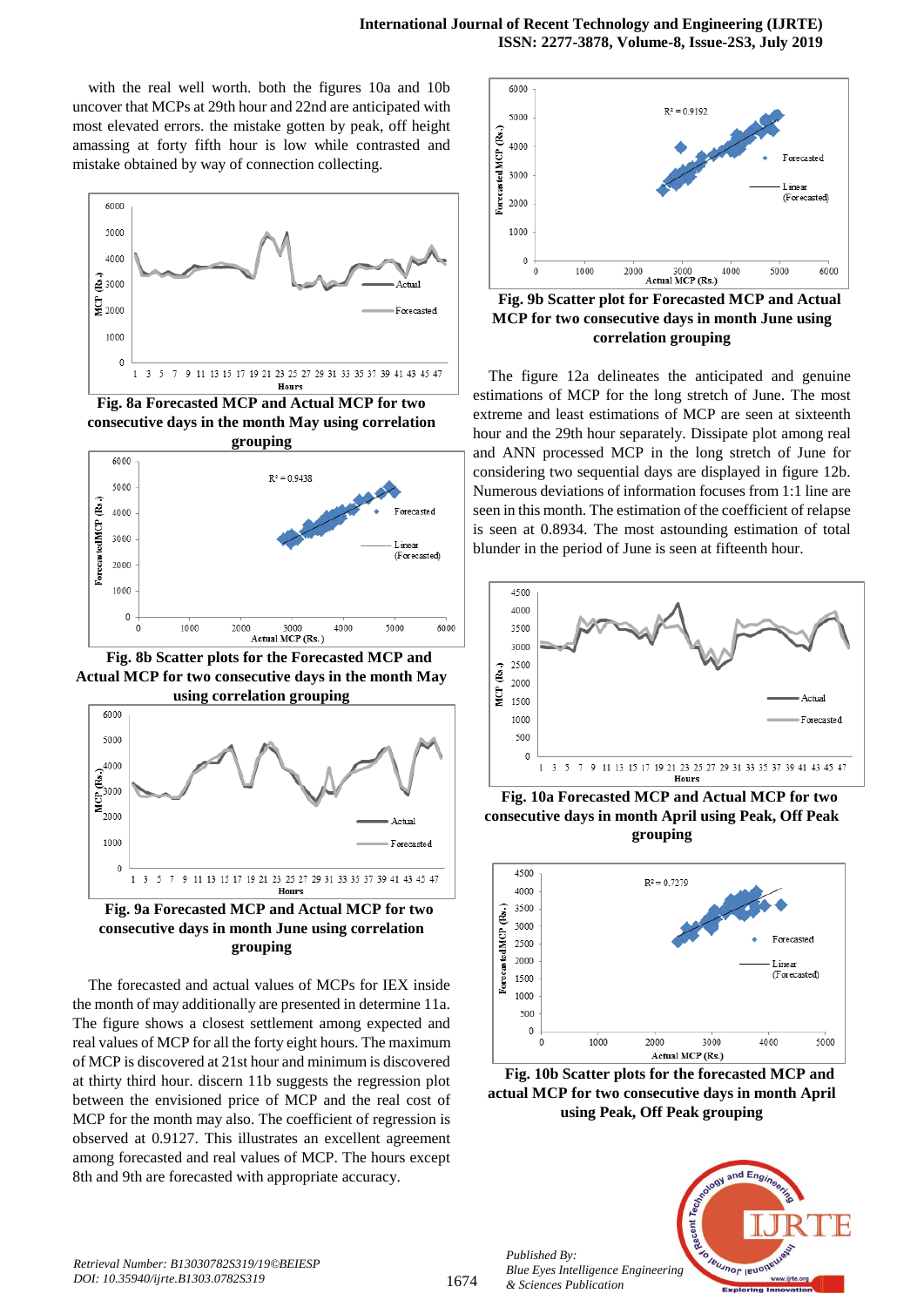

**Fig. 11a Forecasted MCP and Actual MCP for two consecutive days in the month May using Peak, Off Peak grouping**



**Fig. 11b Scatter plot for forecasted MCP and actual MCP for two consecutive days in the month May using** 



**Fig. 12a Forecasted MCP and Actual MCP for two consecutive days in month June using Peak, Off Peak** 



**Fig. 12b Scatter plot for the forecasted MCP and actual MCP for two consecutive days in month June using Peak, Off Peak grouping**

The MAPE esteems are moreover assessed for further choice within the investigation of precision. The estimations of outright errors, as indicated through the circumstance (5) for 2 sequential days and for the entire month using each connection and top, off peak gathering strategies are assessed. The MAPE esteems for three months by way of both of collection processes are organized in desk three. This affirms tremendous possibility in foreseeing marketplace Clearing rate by means of ANNs for Indian electricity markets. The MAPE esteems for 2 back to again days and entire month uncovers that connection amassing of hours creates much less blunder and very outstanding at expectation.

**Table 3 MAPE results in two consecutive days and for whole month using both of the grouping techniques**

| Mont<br>h | <b>Correlation Grouping</b> |                 | Peak, Off Peak grouping    |             |  |
|-----------|-----------------------------|-----------------|----------------------------|-------------|--|
|           | Two<br>consecutive<br>days  | Whole<br>Month  | Two<br>consecutive<br>days | Whole Month |  |
| April     | 2.602%                      | 09.9786<br>%    | 5.8838%                    | 09.1938%    |  |
| May       | 2.776%                      | 14.2805<br>$\%$ | 3.2127%                    | 32.0518%    |  |
| June      | 4.142%                      | 14.0128<br>$\%$ | 6.1237%                    | 24.8935%    |  |

# **CONCLUSIONS**

in this paper, power marketplace Clearing fees estimation using Neural Networks is displayed in deregulated strength markets. The MCPs are assessed throughout the lengthy periods of April, may additionally and June for Indian energy alternate utilising a innovative gadget. unique gathering modules are linked at the start on accrued data to bring together the 24 hours of multi day. the connection collecting module partitioned the 24 hours of multi day into five gatherings. the height, off height accumulating module isolated the 24 hours of multi day into 2 gatherings. time table vacancies, proper requests and charges are used as contributions to the estimating apparatus. The MLP machine has been connected to conjecture the MCPs for Indian strength trade. The approval of the proposed model turned into finished with obscure facts, which the version did not see previously. exam of MAPE traits motives that the expectancy thru the proposed MLP system is increasingly appropriate and precise when contrasted with the alternative observational models. further, the relapse exam is moreover exhibited to defeat squaring organized unbalanced load in RMSE outcomes. The exam research on various amassing modules demonstrates that relationship primarily based collecting of hours will foresee the MCPs at leading precision over a few different systems. typically the proposed incorporated system has demonstrated an advanced waiting for precision contrasted with fundamental guaging techniques while related to numerous power markets.

#### **REFERENCES**

1. Paras Mandal, Tomonobu Senjyu, Atsushi Yona, Jung-Wook Park and Anurag okay. Srivastav, "Affectability analysis of similar Days Parameters for Predicting short time period energy rate", in Proc. Rests' 07, 2007, pp. 568-574.



*Retrieval Number: B13030782S319/19©BEIESP DOI: 10.35940/ijrte. B1303.0782S319*

*Published By:*